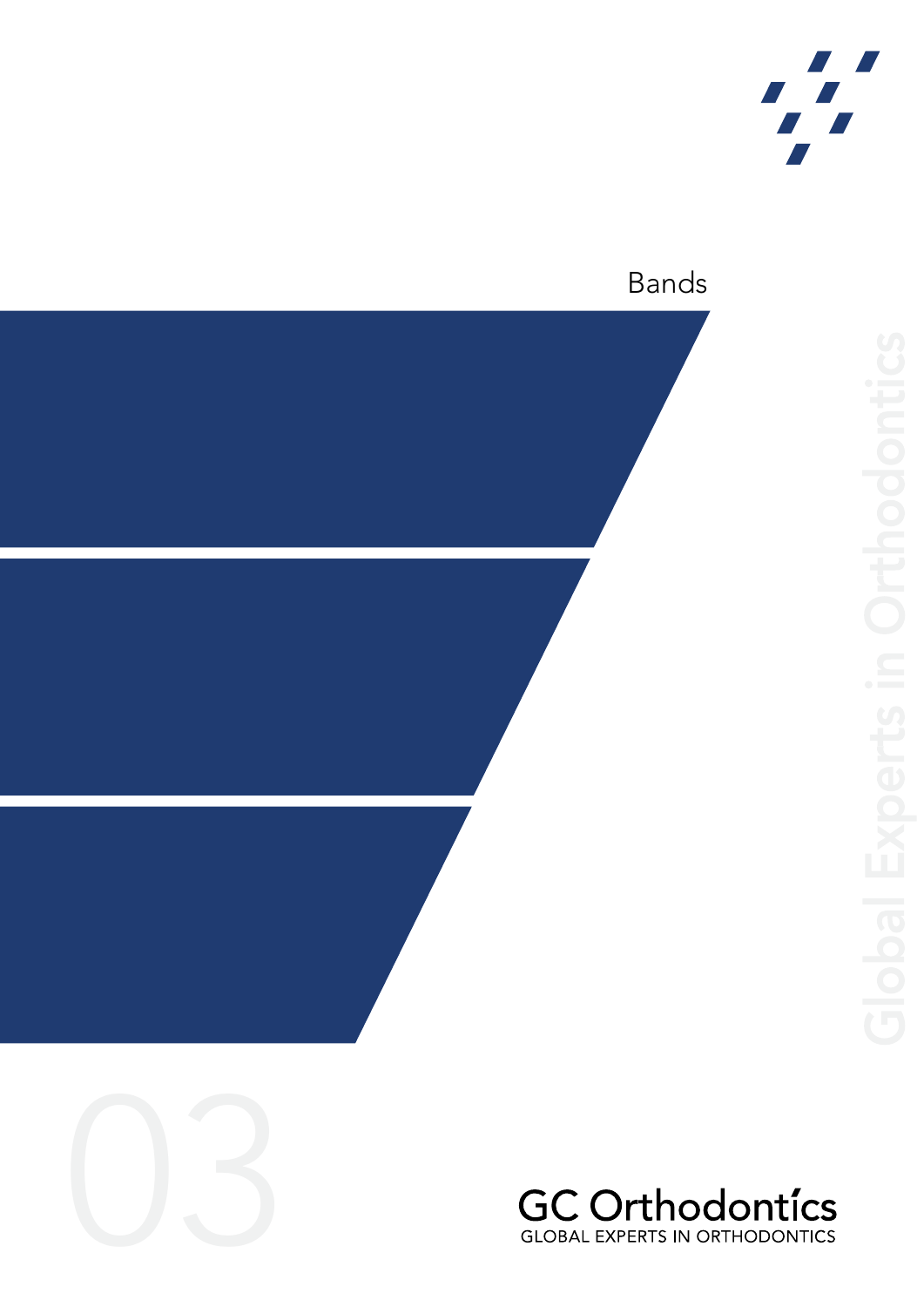# Bands Summary

| Band coding              | 103 |
|--------------------------|-----|
| Sure-Snap molar bands    | 106 |
| A-Fit molar bands        | 107 |
| Sure-Snap bicuspid bands | 108 |

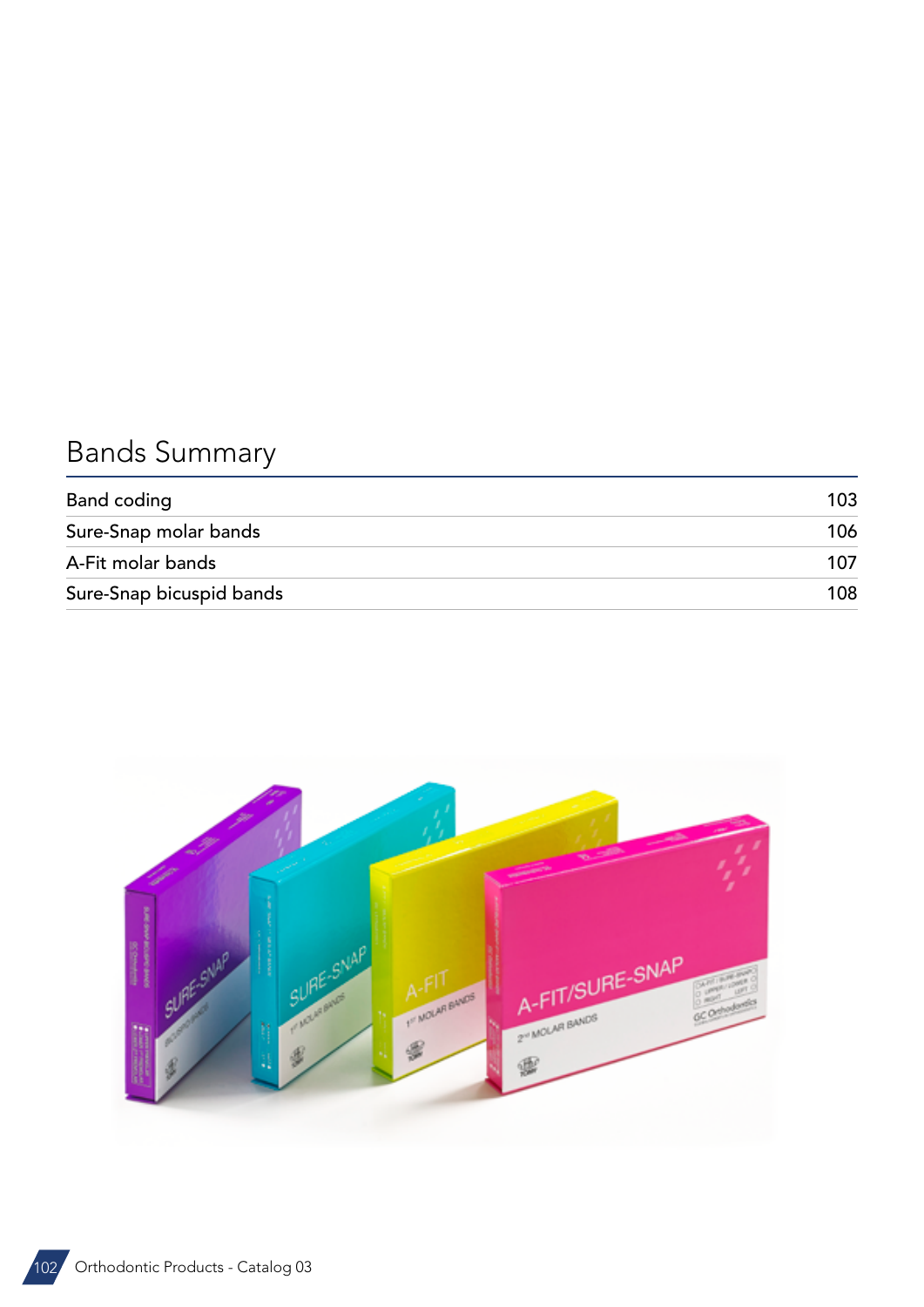



## <span id="page-2-0"></span>Bands

We are offering two types of high quality molar bands. Both are manufactured in Japan by Tomy® Inc

## Band coding

Sure-Snap molar bands How are P/Ns built?



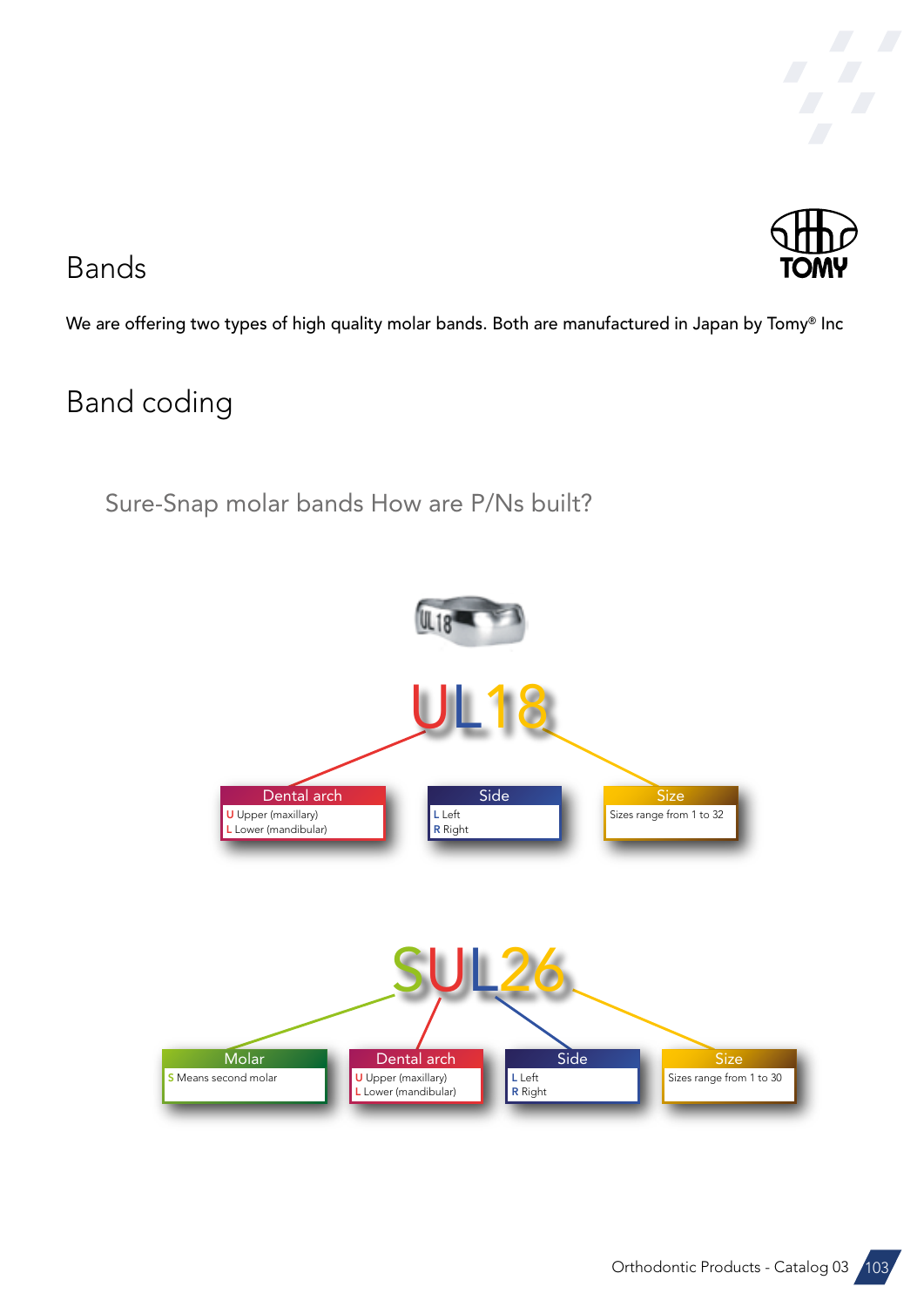A-Fit molar bands How are P/Ns built?



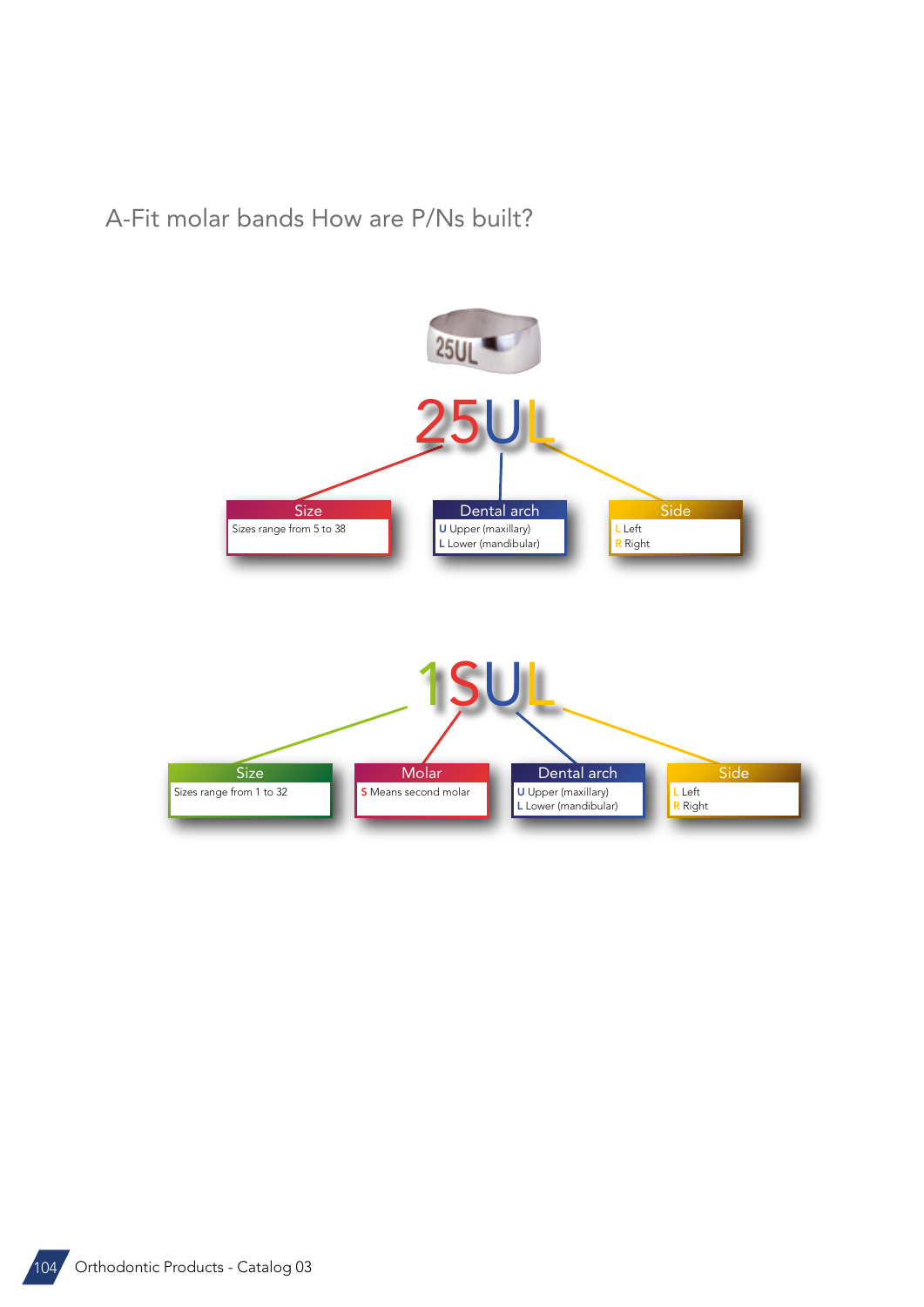

Sure-Snap bicuspid bands How are P/Ns built?



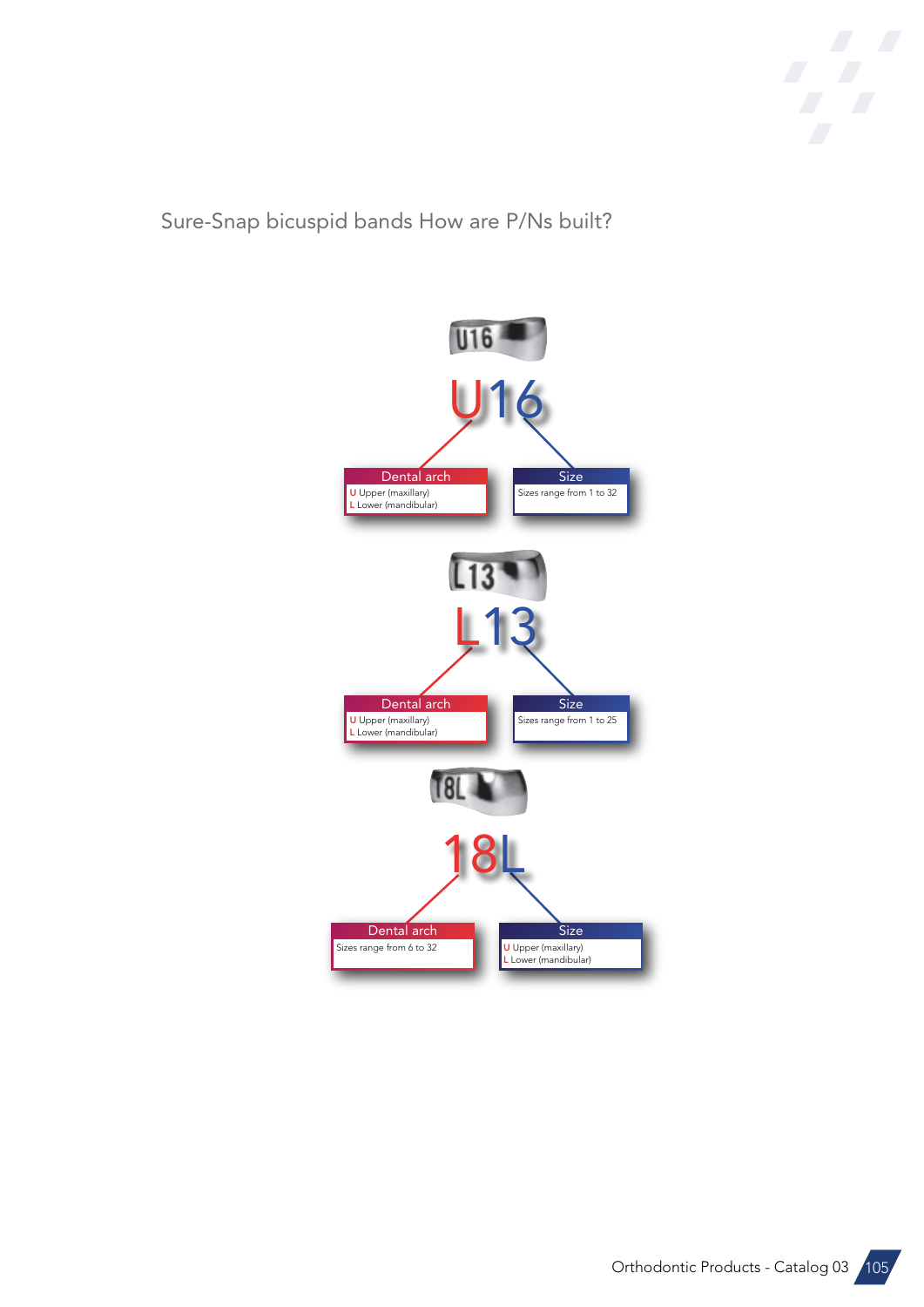

## <span id="page-5-0"></span>Sure-Snap molar bands

The alloy Sure-Snap is made for makes it both hard and elastic. The difference in thickness between the occlusal edge and the gingival edge makes it:

- Resistant to the pressure of the band-pusher (occlusal edge)
- Elastic enough to get over the contour of the teeth without any deformation (gingival edge).

With Sure-Snap, you will get a special anatomy for each type of molar, an easy-to-read permanent marking and an electroeroded intrados for unique retention.

They are available in 32 sizes for 1<sup>st</sup> molars; and in 30 sizes for 2<sup>nd</sup> molars

#### Sure-Snap Kits first molars - Distribution by quadrant: (UR, UL, LR, LL)

| Size     |  |  | $\overline{ }$ | $\overline{\phantom{a}}$ |   |                |                        |                | 12     | 13        |         |                      |               |         |                         |           |                     |    |                |           |                |                |        |            |                          |        |  | 14 15 16 17 18 19 20 21 22 23 24 25 26 27 28 29 30 31 32 |
|----------|--|--|----------------|--------------------------|---|----------------|------------------------|----------------|--------|-----------|---------|----------------------|---------------|---------|-------------------------|-----------|---------------------|----|----------------|-----------|----------------|----------------|--------|------------|--------------------------|--------|--|----------------------------------------------------------|
| Starter  |  |  |                |                          |   |                |                        |                |        | $\cap$    |         |                      |               |         |                         |           |                     |    |                |           |                |                |        |            |                          |        |  |                                                          |
| Intro    |  |  |                |                          |   |                |                        | $\sim$         | $\cap$ | $\bigcap$ | $\cap$  | $\mathcal{D}$        | $\mathcal{L}$ | $\sim$  | $\widehat{\phantom{a}}$ | $\bigcap$ |                     |    |                |           |                |                |        |            |                          |        |  |                                                          |
| Standard |  |  |                | $\cap$                   |   | $\overline{4}$ | $\left 4\right\rangle$ | $\overline{4}$ | 5      | 5         | $\circ$ | 6                    | $\circ$       | $\circ$ | $\circ$                 | $\circ$   | $\overline{ }$<br>5 | 5  | $\overline{4}$ | $\bigcap$ | $\cap$         | $\cap$         | $\cap$ | $\sqrt{2}$ | $\overline{\mathcal{A}}$ |        |  |                                                          |
| Master   |  |  |                | ⊥                        | 4 |                |                        | 8              |        |           |         | 10 10 12 14 16 16 16 |               |         |                         | 14.       | 12                  | 10 |                |           | $\overline{4}$ | $\overline{4}$ | $\cap$ | ◠          | ◠                        | $\cap$ |  |                                                          |

#### Sure-Snap Kits second molars - Distribution by quadrant: (UR, UL, LR, LL)

| Size     | $\cap$ | 4 | $\overline{a}$ | 6 | $\overline{\phantom{a}}$ | 8 |                |                |                |        |                         |               |   |   |   |   |         |   |       |   |   |   |        |        |           |                |        |  | 10 11 12 13 14 15 16 17 18 19 20 21 22 23 24 25 26 27 28 29 30 31 32 |
|----------|--------|---|----------------|---|--------------------------|---|----------------|----------------|----------------|--------|-------------------------|---------------|---|---|---|---|---------|---|-------|---|---|---|--------|--------|-----------|----------------|--------|--|----------------------------------------------------------------------|
| Starter  |        |   |                |   |                          |   |                |                |                |        |                         | $\cap$        |   |   |   |   |         |   |       |   |   |   |        |        |           |                |        |  |                                                                      |
| Intro    |        |   |                |   |                          |   |                |                |                | $\cap$ | $\cap$                  | $\mathcal{D}$ | っ | 3 |   |   |         |   |       |   |   |   |        |        |           |                |        |  |                                                                      |
| Standard |        |   |                |   | $\bigcap$                | 3 | $\overline{4}$ | $\overline{4}$ | $\overline{4}$ | 5      | 5                       | 6             | 6 | 6 | 6 | 6 | $\circ$ | 5 | C     | 4 | 3 |   | $\cap$ | $\cap$ | $\bigcap$ | $\overline{A}$ |        |  |                                                                      |
| Master   |        |   |                |   | 4                        |   |                |                | 8              |        | 10 10 12 14 16 16 16 16 |               |   |   |   |   |         |   | 12 10 | 8 | 6 | 4 | 4      | $\cap$ | $\cap$    | $\cap$         | $\cap$ |  |                                                                      |

#### Upper first molars, bands only

Starter Kit: 50 Assorted bands, 13 Sizes Intro Kit: 100 Assorted bands, 32 Sizes Standard Kit: 200 Assorted bands, 32 Sizes Master Kit: 400 Assorted bands, 32 Sizes

#### Lower first molars, bands only

Starter Kit: 50 Assorted bands, 13 Sizes Intro Kit: 100 Assorted bands, 32 Sizes Standard Kit: 200 Assorted bands, 32 Sizes Master Kit: 400 Assorted bands, 32 Sizes

#### Upper second molars, bands only

Starter Kit: 50 Assorted bands, 13 Sizes Intro Kit: 100 Assorted bands, 30 Sizes Standard Kit: 200 Assorted bands, 30 Sizes Master Kit: 400 Assorted bands, 30 Sizes

#### Lower second molars, bands only

Starter Kit: 50 Assorted bands, 13 Sizes Intro Kit: 100 Assorted bands, 30 Sizes Standard Kit: 200 Assorted bands, 30 Sizes Master Kit: 400 Assorted bands, 30 Sizes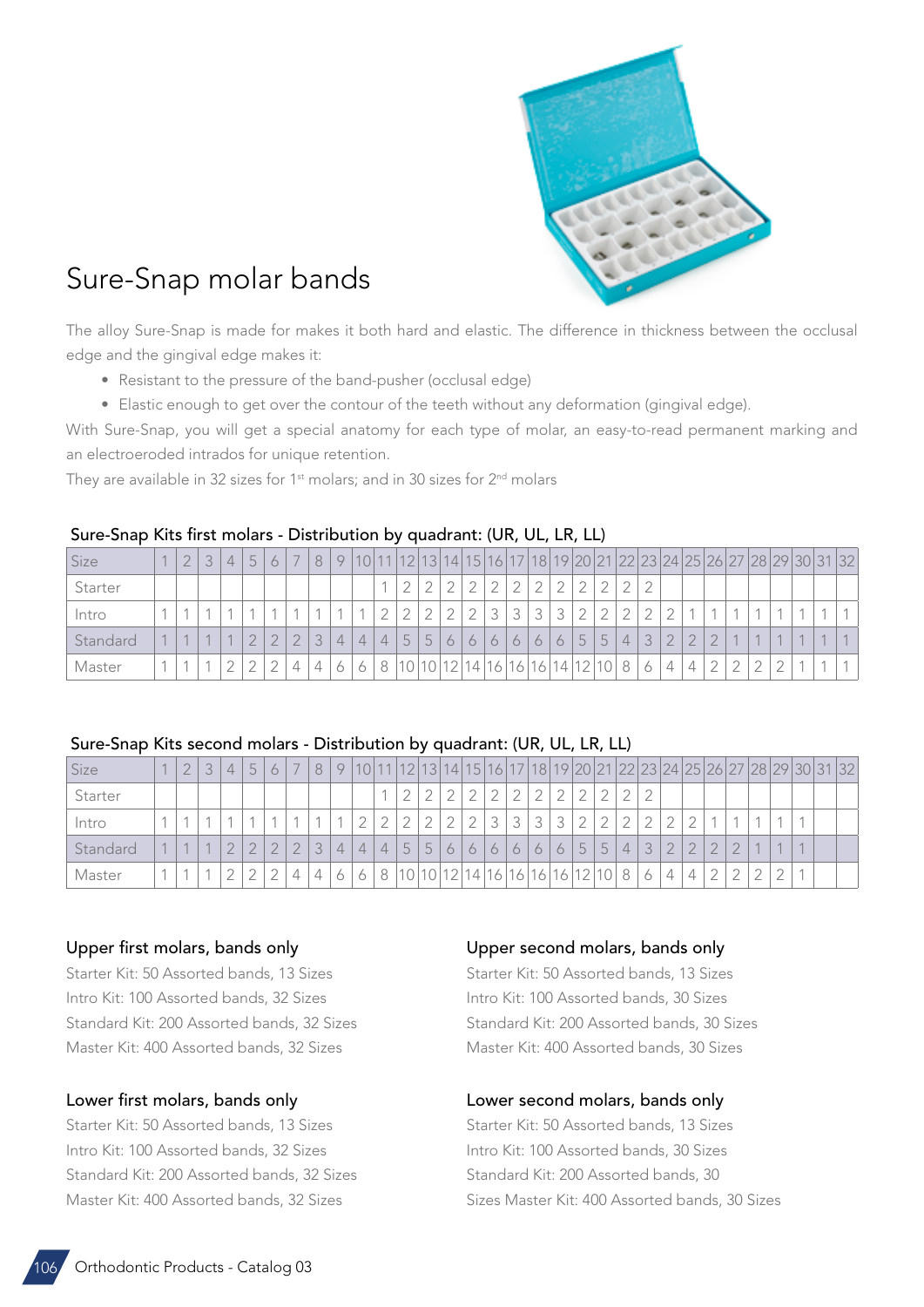

## <span id="page-6-0"></span>A-Fit molar bands

The A-Fit Band is featuring all the qualities of Sure-Snap. The difference is a higher crown height for the A-Fit Band and a larger choice of sizes in the higher numbers. A-Fit Bands identification: see page 109.

## A-Fit Kits first molars - Distribution by quadrant: (UR, UL, LR, LL)

| Size    | 片 |               |        |                |              |   |                                |  |         |                |                |     |                 |        |   |               |        |                |           |             |  |  |  | 1 12 13 14 15 16 17 18 19 20 21 22 23 24 25 26 27 28 29 30 31 32 33 34 35 36 37 38 |  |
|---------|---|---------------|--------|----------------|--------------|---|--------------------------------|--|---------|----------------|----------------|-----|-----------------|--------|---|---------------|--------|----------------|-----------|-------------|--|--|--|------------------------------------------------------------------------------------|--|
| Starter |   |               |        |                |              |   |                                |  |         |                |                |     |                 |        |   |               |        |                |           |             |  |  |  |                                                                                    |  |
| Intro   |   |               |        |                |              |   |                                |  |         | $\circ$        | $\bigcap$      |     |                 | $\cap$ |   |               |        |                |           |             |  |  |  |                                                                                    |  |
| Std.    |   | $\mathcal{D}$ | $\cap$ | $\overline{4}$ | $\downarrow$ | 4 | 5                              |  | $\circ$ | 6 <sup>1</sup> | 6 <sup>1</sup> | 5 5 | $\vert 4 \vert$ | 4 3    | 3 | $\mathcal{D}$ | $\cap$ | $\cap$         | $\bigcap$ |             |  |  |  |                                                                                    |  |
| Master  |   | $\perp$       |        |                |              |   | 10 12 12 12 12 12 12 10 10 8 8 |  |         |                |                |     |                 | 6      | 6 | 4             | 4      | $\overline{4}$ | 4         | $\cap$<br>∠ |  |  |  |                                                                                    |  |

## A-Fit Kits second molars - Distribution by quadrant: (UR, UL, LR, LL)

| Size     |            |  | $\overline{a}$ |        | $\overline{\phantom{a}}$ | $\Omega$ |                |                          |                | 12        | 13                  |        |                 |         |         |                         |           |                |                     | 14 15 16 17 18 19 20 21 22 23 24 25 26 27 28 29 30 31 |               |        |        |           |                |                |                |  | 32 |
|----------|------------|--|----------------|--------|--------------------------|----------|----------------|--------------------------|----------------|-----------|---------------------|--------|-----------------|---------|---------|-------------------------|-----------|----------------|---------------------|-------------------------------------------------------|---------------|--------|--------|-----------|----------------|----------------|----------------|--|----|
| Starter  |            |  |                |        |                          |          |                |                          |                | $\bigcap$ | $\cap$              | $\cap$ |                 |         |         |                         |           |                | ∼                   |                                                       |               |        |        |           |                |                |                |  |    |
| Intro    |            |  |                |        |                          |          |                | $\overline{\phantom{a}}$ |                | $\cap$    | $\cap$              | $\cap$ | $\cap$          |         |         | $\widehat{\phantom{a}}$ | $\bigcap$ | $\bigcap$<br>ٮ | $\bigcap$<br>◡      |                                                       |               |        | $\sim$ |           | $\overline{A}$ |                |                |  |    |
| Standard | $\sqrt{2}$ |  | $\cap$         | $\cap$ | $\cap$                   | $\sim$   | $\overline{4}$ | $\downarrow$             | $\overline{4}$ | 5         | $\overline{ }$<br>5 | 6      | 6               | $\circ$ | $\circ$ | $\circ$                 | $\circ$   | $-$<br>Ċ       | $\overline{ }$<br>5 | $\overline{4}$                                        | $\mathcal{L}$ | $\cap$ | $\cap$ | $\bigcap$ | $\sqrt{2}$     | $\overline{A}$ | $\overline{A}$ |  |    |
| Master   |            |  |                |        | 4                        | 4        |                |                          |                | $\circ$   | 10                  |        | 14 <sub>1</sub> | 16      | 116     | 16<br>$\overline{A}$    | 14        | 12<br>$\angle$ | 10                  |                                                       |               | 4      | ┶      | ⌒         | $\cap$         | $\cap$         | $\cap$         |  |    |

## Upper first molars, bands only

Starter Kit: 50 Assorted bands, 13 Sizes Intro Kit: 100 Assorted bands, 34 Sizes Standard Kit: 200 Assorted bands, 34 Sizes Master Kit: 400 Assorted bands, 34 Sizes

## Lower first molars, bands only

 Starter Kit: 50 Assorted bands, 13 Sizes Intro Kit: 100 Assorted bands, 34 Sizes Standard Kit: 200 Assorted bands, 34 Sizes Master Kit: 400 Assorted bands, 34 Sizes

## Upper second molars, bands only

Starter Kit: 50 Assorted bands, 13 Sizes Intro Kit: 100 Assorted bands, 32 Sizes Standard Kit: 200 Assorted bands, 32 Sizes Master Kit: 400 Assorted bands, 32 Sizes

### Lower second molars, bands only

Starter Kit: 50 Assorted bands, 13 Sizes Intro Kit: 100 Assorted bands, 32 Sizes Standard Kit: 200 Assorted bands, 32 Sizes Master Kit: 400 Assorted bands, 32 Sizes